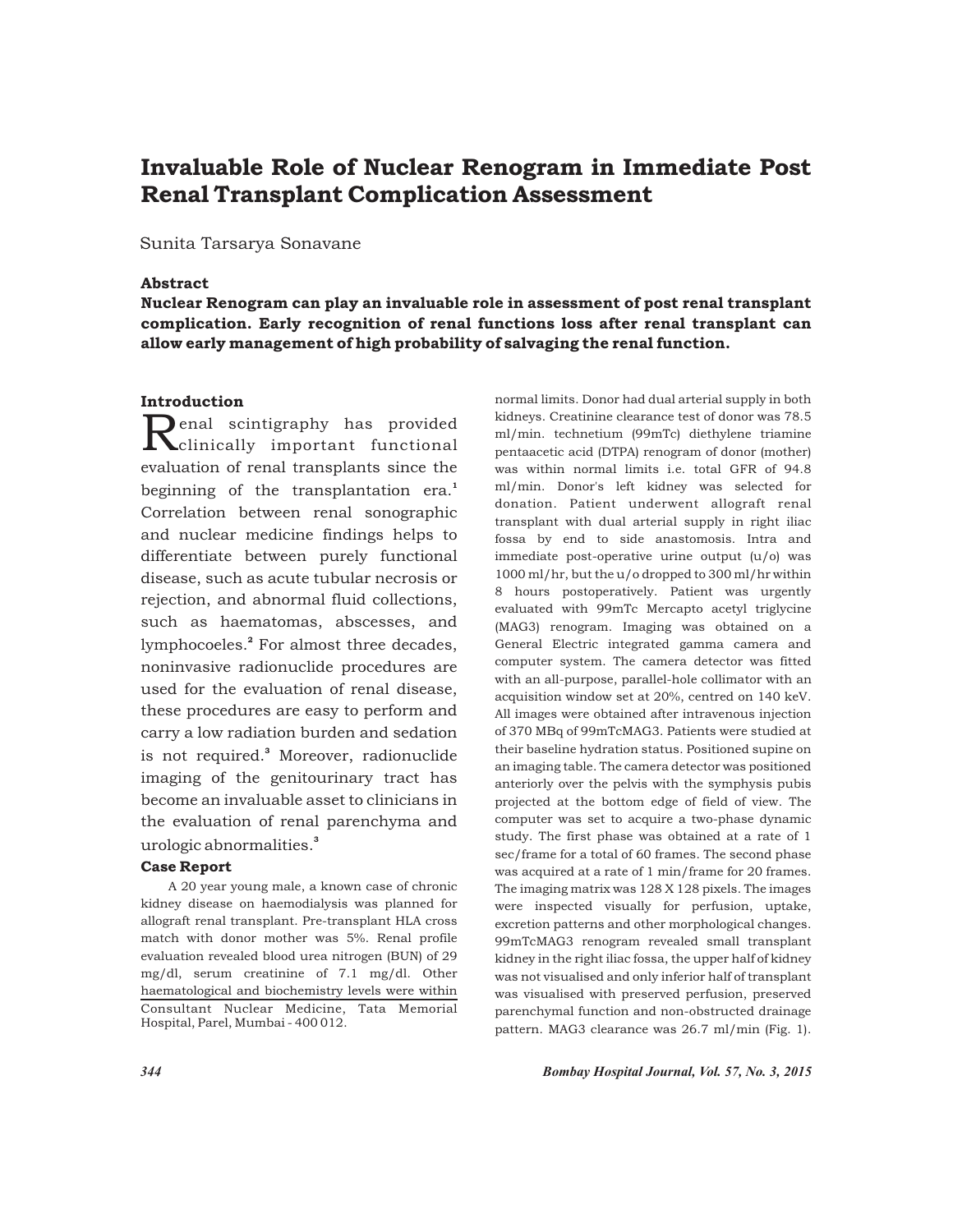Subsequently an urgent USG KUB & doppler of transplant kidney was performed which revealed absent perfusion in upper half of transplant with finding suggestive of complete thrombosis of artery supplying the superior polar region corroborating with the renogram finding. Patient developed increase in abdominal girth, subsequent decrease in urine output. Patient was urgently re-explored, there was discolouration of upper half of transplant kidney with no pulsation in the artery supplying superior pole, re-anastomosis was performed. Good pulsations were noted post re-anastomosis and the upper half of kidney showed good colour after releasing the clamp. The post-operative urine output was 100 ml/hr. Approximately 24 hours post reanastomosis, patient underwent USG KUB & doppler of transplant kidney which revealed prompt preserved perfusion in upper pole of transplant, the finding suggestive of significant improvement in the arterial supply of the superior polar region. The urine output on the third day post re-anastomosis improved to 800 - 1000 ml/hr. We conclude that early recognition of renal functional loss post renal transplant allows early management and high probability of salvaging the renal function.



*Fig. 1 : Eight hours post Transplant 99mTcMAG3 renogram revealed small transplant kidney in the right iliac fossa. The upper half of kidney was not visualised and only inferior half of transplant was visualised with preserved perfusion, preserved parenchymal function and non-obstructed drainage pattern.* 

# **Discussion**

Nuclear medicine scanning and flow studies remain the primary means for evaluating vascular supply to the transplant after surgery.<sup>2</sup> The main advantage of nuclear medicine scans is that they demonstrate the pathophysiology involved.<sup>2</sup> Mark Tulchinsky assessed 99mTcmercaptoacetyltriglycine (MAG3) for determination of renal transplant prognosis for recovery in patients with early postoperative dysfunction.<sup>4</sup> The postulate tested was that good tracer extraction may imply high likelihood of recovery, while poor extraction may confer 4 a poor prognosis.

MAG3 scan is an accurate prognosticator in patients with early postoperative renal transplant dysfunction. One of the most critical clinical questions in patients with dysfunctioning renal transplant during the early postoperative period is a likelihood of functional recovery. This is important because a patient who has no hope of transplant recovery could potentially benefit from early termination of immunosuppression and transplant removal. For example, early termination of immunosuppression should reduce the 5 likelihood of infections.

There is evidence in patients with native kidneys who develop acute renal failure, which suggests that MAG3 can predict recovery.<sup>6</sup> Importantly, it takes only a few minutes after initiation of renal scintigraphy to obtain this critical information, allowing a prompt decision regarding further patient management.<sup>7</sup>